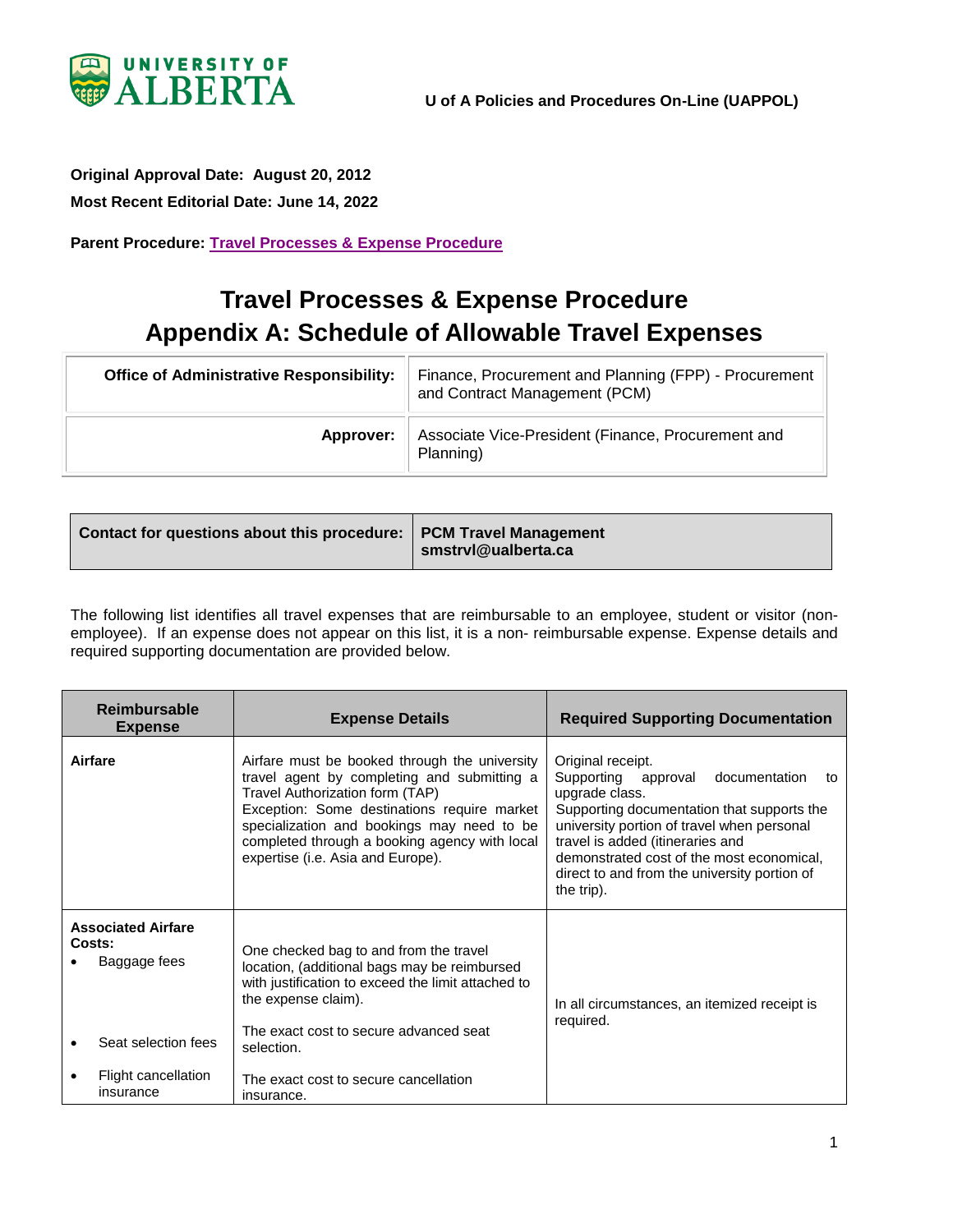

| <b>Reimbursable</b><br><b>Expense</b>                                                          | <b>Expense Details</b>                                                                                                                                                                                                                                                                                                                                                                                                                   | <b>Required Supporting Documentation</b>                                                                                                                                                                                                                                                                                                          |
|------------------------------------------------------------------------------------------------|------------------------------------------------------------------------------------------------------------------------------------------------------------------------------------------------------------------------------------------------------------------------------------------------------------------------------------------------------------------------------------------------------------------------------------------|---------------------------------------------------------------------------------------------------------------------------------------------------------------------------------------------------------------------------------------------------------------------------------------------------------------------------------------------------|
|                                                                                                |                                                                                                                                                                                                                                                                                                                                                                                                                                          |                                                                                                                                                                                                                                                                                                                                                   |
| <b>Accommodations</b>                                                                          | Reimbursement is limited to a standard single<br>occupancy rate (with a private bathroom) in a<br>business class hotel, or whatever class of<br>available accommodation is the most<br>reasonable or most efficient (such as a<br>conference hotel which, while not necessarily<br>the most economical, will avoid taxi and other<br>ground transportation charges and offer a safe<br>and efficient location for conference attendees). | Itemized receipt.<br>Upgraded accommodations: supporting<br>documentation from the budget owner pre-<br>approving the upgrade and the justification.                                                                                                                                                                                              |
| <b>Associated</b><br><b>Accommodation Costs</b><br>Hosted by<br>family/friends                 | Purchase of gift as modest gesture of<br>appreciation limited to \$20 per day (CAD) to a<br>maximum of \$300 for the entire stay. Cash gifts<br>or gift cards paid to hosts are not reimbursable.<br>Alcohol is not eligible and not reimbursable.                                                                                                                                                                                       |                                                                                                                                                                                                                                                                                                                                                   |
| Valet or bellhops                                                                              | Reasonable gratuities for service.                                                                                                                                                                                                                                                                                                                                                                                                       | Receipt required.                                                                                                                                                                                                                                                                                                                                 |
| Laundry services                                                                               | Reimbursement for actual cost (limited to<br>duration of travel over 7 days).                                                                                                                                                                                                                                                                                                                                                            | Receipt (if applicable).                                                                                                                                                                                                                                                                                                                          |
| Vehicle rental                                                                                 | Limited to a compact, mid-size, full-size or SUV<br>vehicle depending upon justifiable need.<br>Rental fees, kilometer charges, fuel charges,<br>road tolls and insurance coverage are<br>reimbursable.                                                                                                                                                                                                                                  | Rental agreement or receipt.<br>Document<br>provided must include information on the type<br>rented, rental period,<br>of vehicle<br>the<br>breakdown of charges, and proof of payment.<br>Upgrades must be justified in writing and<br>attached to the travel expense claim.                                                                     |
| <b>Private automobile</b>                                                                      | Kilometer allowance - \$0.50 per kilometer.<br>Rough road supplement of \$0.04 per<br>$\bullet$<br>kilometer.<br>Mileage is limited to 1000 kilometers per<br>$\bullet$<br>entire trip (unless justified, documented<br>and pre-approved by the Budget Owner).                                                                                                                                                                           | Travel itinerary is required (google map<br>printout that includes to and from location<br>including rough road portion).<br>No receipt required for kilometer rate.                                                                                                                                                                              |
| <b>Ground transportation</b><br>e.g. public transit,<br>train, taxi, and ride<br>share service | Actual cost of fare paid plus gratuity (if<br>applicable).                                                                                                                                                                                                                                                                                                                                                                               | Train service requires receipts at all times.<br>If public transit, taxi or ride share service is<br>used, the cost including gratuity is <\$75 and it<br>can be demonstrated the service is for U of A<br>business, no receipt is required. E.g. Airport<br>to hotel, hotel to airport, hotel to event<br>location, and event location to hotel. |
| <b>Meals (allowance</b><br>rates)                                                              | The maximum allowance rates that can be<br>claimed are as follows. Faculties, Colleges,<br>departments and units may set lower amounts                                                                                                                                                                                                                                                                                                   | Allowance<br>mandated<br>at the<br>rates<br>are<br>university.                                                                                                                                                                                                                                                                                    |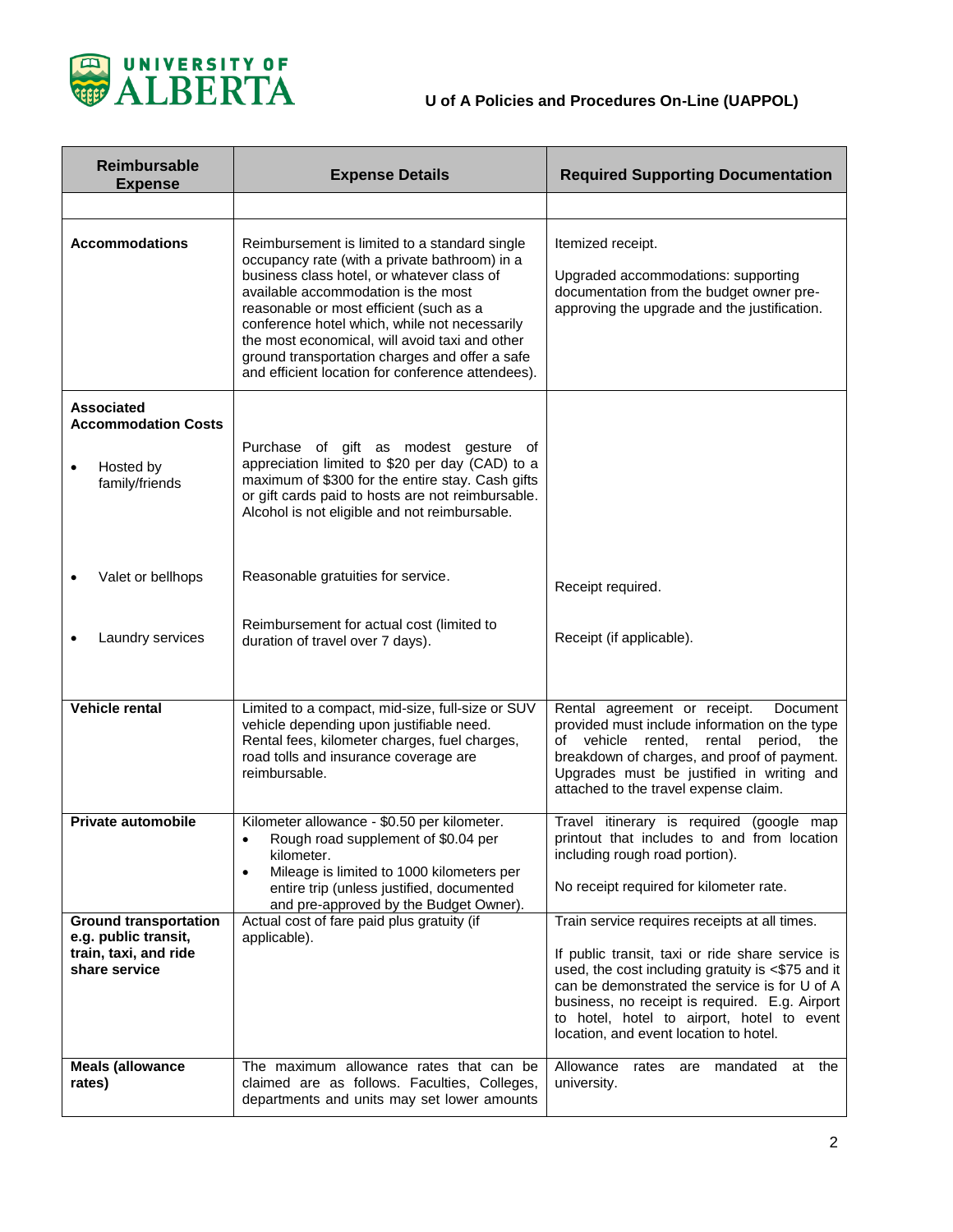

 $\blacksquare$ 

| <b>Reimbursable</b><br><b>Expense</b>                                    | <b>Expense Details</b>                                                                                                                                                                                                                                                                                                                                                                                                                                                                                                                                                                                                                      | <b>Required Supporting Documentation</b>                                                                                                                                                                                                                                                                                                                                            |
|--------------------------------------------------------------------------|---------------------------------------------------------------------------------------------------------------------------------------------------------------------------------------------------------------------------------------------------------------------------------------------------------------------------------------------------------------------------------------------------------------------------------------------------------------------------------------------------------------------------------------------------------------------------------------------------------------------------------------------|-------------------------------------------------------------------------------------------------------------------------------------------------------------------------------------------------------------------------------------------------------------------------------------------------------------------------------------------------------------------------------------|
|                                                                          | prior to travel as deemed appropriate (e.g.: -<br>group fieldwork where grocery purchases are<br>the norm). Please note that these rates include<br>GST when the travel occurs in Canada and<br>should be claimed accordingly.<br>Meal allowance rates include incidental<br>allowance rate.<br><b>Travel within Canada or USA</b><br>Full day rate \$70 CAD and \$70 USD/day<br>Breakdown: Breakfast \$15, Lunch \$15, Dinner<br>\$30 and \$10 incidental rate<br><b>International Travel (including Hawaii)</b><br>Full day allowance rate \$95 CAD/day<br>Breakdown: Breakfast \$20, Lunch \$20, Dinner<br>\$45 and \$10 incidental rate | Where meals are provided at no additional<br>cost (such as with conference registration or<br>accommodations) an allowance rate cannot<br>be claimed. The meal allowance rate cannot<br>be claimed for meals where hospitality has<br>already been claimed.<br>Claimant will not be reimbursed for the<br>allowance rates for others.<br>*No receipts required for allowance rates. |
| <b>Hospitality/working</b><br>session and meetings<br>meal reimbursement | Reimbursement for actual cost. Refer to<br>Hospitality, Working Sessions/Meetings and<br>University Employee Functions Procedure for a<br>summary of eligible expenditures.                                                                                                                                                                                                                                                                                                                                                                                                                                                                 | Itemized receipt to include date and purpose<br>of event, number and names of attendees,<br>and cost of alcohol per person (if applicable).<br>Receipt required. A credit/debit card chit or<br>meal/bar entry on a hotel folio is not eligible<br>for reimbursement.                                                                                                               |
|                                                                          |                                                                                                                                                                                                                                                                                                                                                                                                                                                                                                                                                                                                                                             | Receipt required.                                                                                                                                                                                                                                                                                                                                                                   |
| <b>Parking</b>                                                           | Actual cost of parking (excludes primary work<br>location).                                                                                                                                                                                                                                                                                                                                                                                                                                                                                                                                                                                 | Receipt, (metered parking does not require a<br>receipt if it is not available).                                                                                                                                                                                                                                                                                                    |
| <b>Conference fees</b>                                                   | Limited to fees for required conference<br>activities. Reimbursement for actual cost.                                                                                                                                                                                                                                                                                                                                                                                                                                                                                                                                                       | Receipt; conference, meeting and event<br>agendas are required.                                                                                                                                                                                                                                                                                                                     |
|                                                                          | *Optional conference activities,<br>golf<br>e.g.<br>tournament are not reimbursable.                                                                                                                                                                                                                                                                                                                                                                                                                                                                                                                                                        |                                                                                                                                                                                                                                                                                                                                                                                     |
| Internet or telephone<br>charges                                         | Limited to portion of actual cost related to U of<br>A business. Refer to Travel Processes &<br>Expense Procedure for examples.                                                                                                                                                                                                                                                                                                                                                                                                                                                                                                             | Receipt required, unless included in hotel<br>invoice.                                                                                                                                                                                                                                                                                                                              |
| <b>Cellular phone</b><br>charges                                         | Personal cellular phone usage while traveling<br>on U of A business. Refer to the Travel<br>Processes & Expense Procedure for detailed<br>example of how to apply expense.                                                                                                                                                                                                                                                                                                                                                                                                                                                                  | Itemized receipt from cellular phone provider.<br>Must include all pages of the monthly<br>statement and proof of payment. For share<br>plan participants, this includes all pages of<br>claimant and share partner(s) statement<br>pages.                                                                                                                                          |
| <b>Claimant's medical</b><br>insurance and<br>vaccinations               | Limited to travel outside of Canada and the<br>U.S. Reimbursement for actual cost.                                                                                                                                                                                                                                                                                                                                                                                                                                                                                                                                                          | Receipt.                                                                                                                                                                                                                                                                                                                                                                            |
| <b>Vehicle insurance</b>                                                 | The cost to secure vehicle insurance that<br>includes collision waiver, loss damage waiver<br>and third party liability insurance for rental<br>vehicle only.                                                                                                                                                                                                                                                                                                                                                                                                                                                                               | Receipt.                                                                                                                                                                                                                                                                                                                                                                            |
| <b>Visas and travel</b><br>papers                                        | Reimbursement for actual cost.                                                                                                                                                                                                                                                                                                                                                                                                                                                                                                                                                                                                              | Receipt.                                                                                                                                                                                                                                                                                                                                                                            |